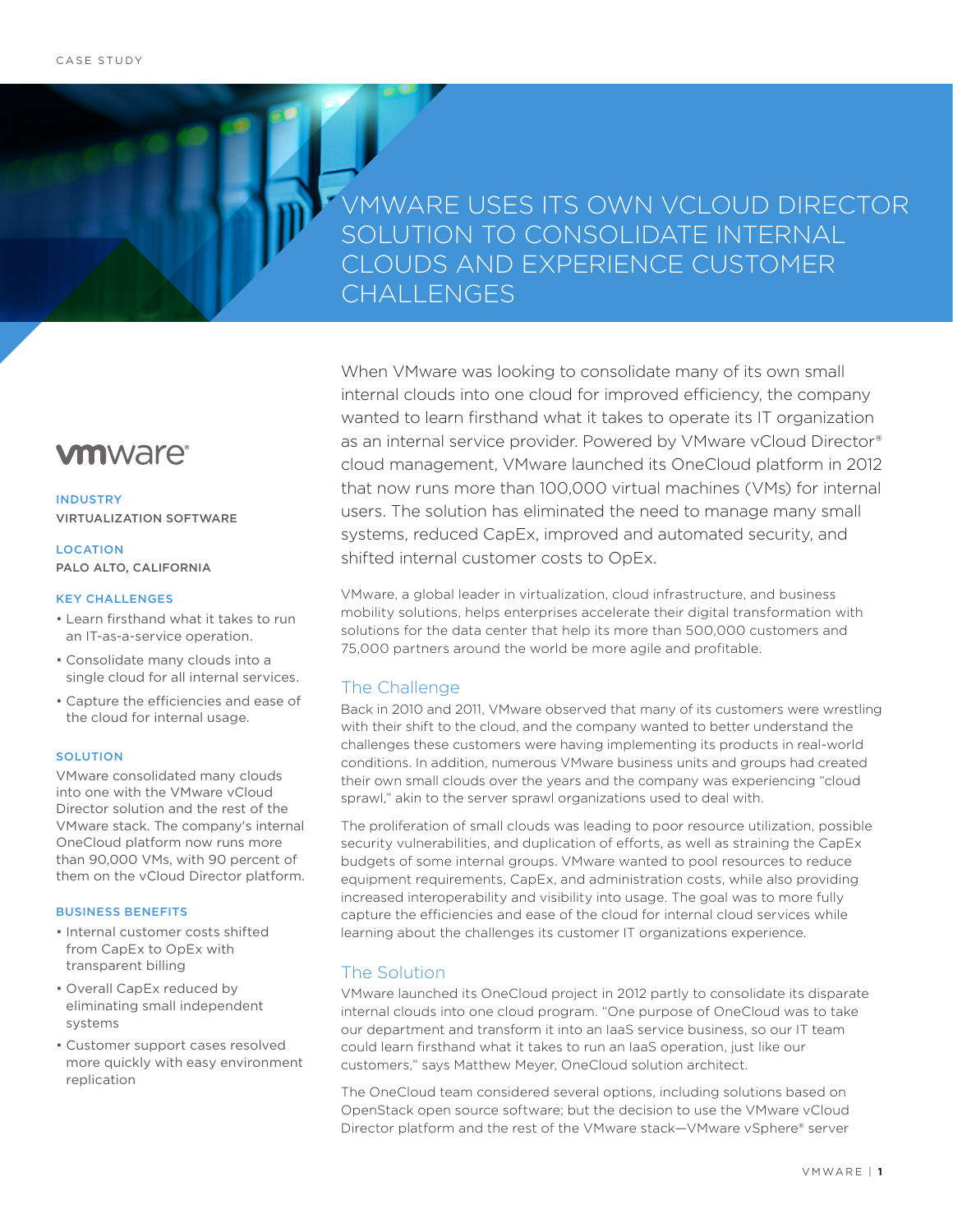*"*By the way OneCloud is funded and charged, internal customers are able to basically eliminate their CapEx costs, shifting them to OpEx."

MATTHEW MEYER ONECLOUD SOLUTION ARCHITECT VMWARE

#### VMWARE FOOTPRINT

- VMware vCloud Director
- VMware vSphere
- VMware NSX
- VMware vCenter
- VMware vRealize Automation
- VMware Integrated OpenStack
- VMware vRealize Operations Manager
- VMware Virtual SAN™

#### PLATFORM

- VMware Cloud Foundation packages
- Cisco UCS

virtualization, VMware NSX® network virtualization, and VMware vCenter™ server management—offered several advantages. First, most internal groups were already using these tools. Second, VMware believed in "eating its own dog food." As Meyer explains, "We believe that making our developers feel our own products' pain points leads to better end products."

The OneCloud team spent three months working with architecture and infrastructure teams, product managers, and development teams to meticulously craft a stable architecture. Then they bought the hardware, which includes a mix of Cisco UCS and VMware Cloud Foundation packages that roll up a Software-Defined Data Center (SDDC) with equipment from different vendors that they configure into a tested and validated solution, with a little automation input.

OneCloud is now running more than 550 virtual data center environments that are built upon 22 different cloud instances. The platform runs more than 90,000 VMs with 706 terabytes of memory and 18 petabytes of storage allocated, with 90 percent of those VMs on the vCloud Director platform. The other 10 percent of the VMs are on one of the two other cloud management platforms that OneCloud operates: VMware® Integrated OpenStack and the VMware vRealize® Operations Manager™ solution.

All OneCloud tenant workloads are placed in OneCloud based on their business criticality, separating production and nonproduction workloads, with three tiers of service available. OneCloud operational teams are spread across the globe, supporting customers around the clock. Development teams regularly work with customers to develop new add-on services to meet requirements.

The OneCloud team is tasked with running prerelease VMware software for four weeks before the software ships, acting as a final test gate for core products. The process frequently catches minor bugs that occur at extreme scale and sometimes catches showstopper bugs that are extremely valuable to identify.

### Business Results and Benefits

The OneCloud initiative has allowed VMware IT staff to experience and learn from every stage of launching an IT-as-a-service business, allowing them to better understand their customers and build better products.

Thanks to OneCloud, VMware can now meter and report on utilization across each business unit for the first time. This enables the company to accurately charge each group for the actual internal IT services they use. Meyer explains that "by the way OneCloud is funded and charged, internal customers are able to basically eliminate their CapEx costs, shifting them to OpEx."

One of the first OneCloud tenants was VMware SC Labs, a group that provides hundreds of VMware sales consultants the resources they need for software demos. Previously, engineers were given their own little stacks of servers and storage that sat under their desks. SC Labs moved it all to OneCloud, which allows it to save significantly on CapEx, reduce administrative headaches, and improve performance and reliability, benefits enjoyed by other OneCloud users as well.

For example, the VMware support team needs to reproduce bugs related to support cases within specific customer environments. It can now rebuild the environment in OneCloud and then try to reproduce the bug instead of buying and setting up hardware to reproduce the environment. By using OneCloud, the support organization now resolves cases much faster, which Meyer calls "a pretty big win."

# **vm**ware<sup>®</sup>